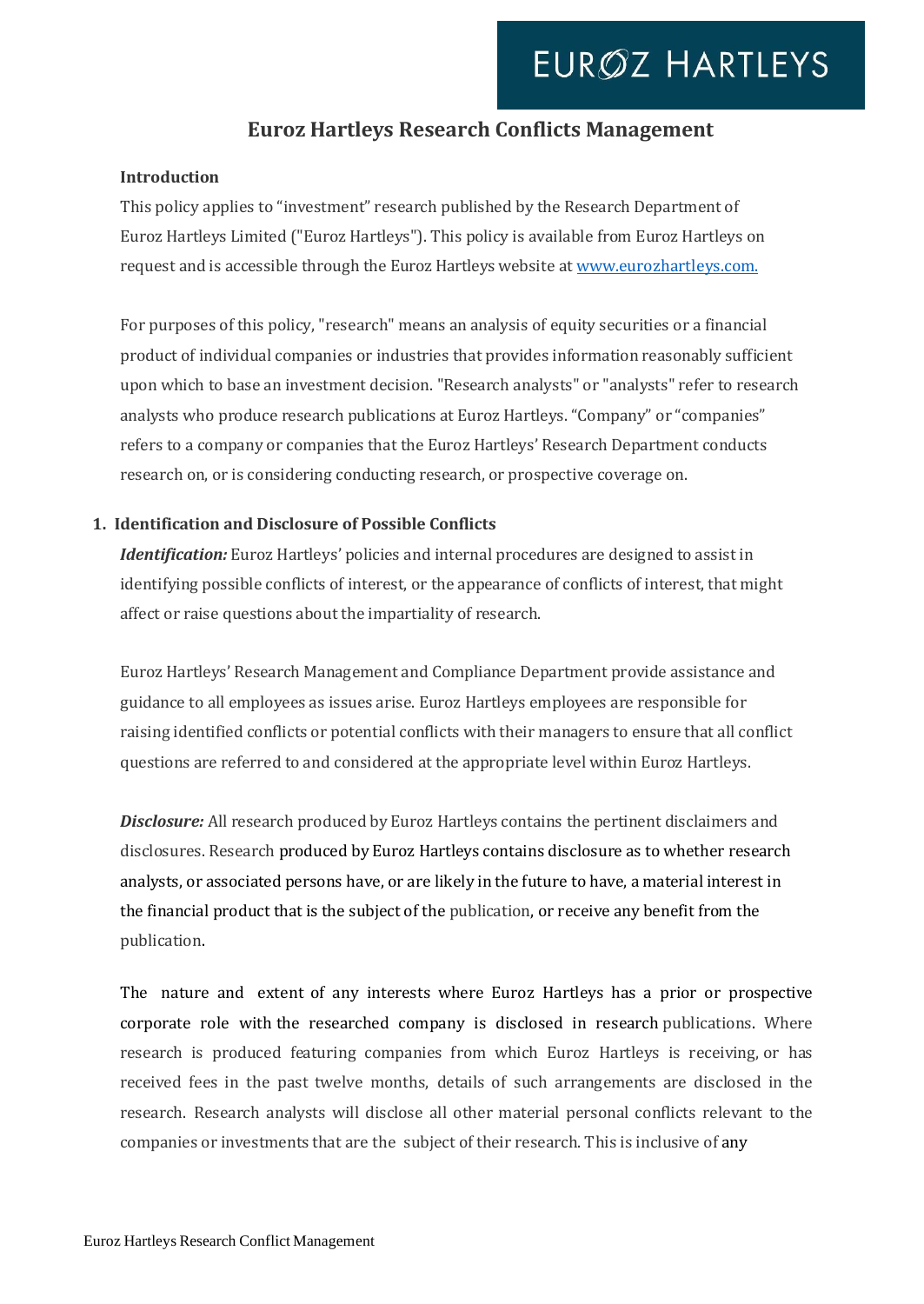relationship or association that the research analyst or any associate may have with the company.

Research publications prepared by Euroz Hartleys' analysts will disclose the collective holdings of Euroz Hartleys' Directors and their related parties that exceed 1% of the company being researched and collective shareholdings in the company being researched that are over a certain threshold, currently 5%.

An analyst is prohibited from covering a company if the analyst serves as an officer, director or board member of the company. If an analyst's spouse serves in such a capacity, the analyst is required to disclose that fact in any relevant research publication, and the Research Committee will consider whether, based on the facts and circumstances, the analyst should cease covering the company.

The Compliance Department conducts regular monitoring of research publications to ensure that appropriate disclaimers and disclosures are incorporated and recommendations are communicated on a timely basis.

### **2. Supervision of Research Analysts**

Research analysts are not directly supervised by employees from other areas of Euroz Hartleys (in particular the Corporate Finance Department or Wealth Management Department) whose interests or functions may conflict with those of the research analysts.

*Supervision and reporting lines:* Analysts who produce research publications are supervised by, and report to, Euroz Hartleys' Head of Research. The Head of Research reports directly to Euroz Hartleys' Chief Executive Officer (CEO). The CEO and the Head of Research oversee and supervise the Research Department.

All research publications are authorised by Research Management prior to the publication being issued which ensures that the research publications are in accordance with Euroz Hartleys' policies and procedures.

### **3.** *Evaluation and compensation:*

The evaluation and appraisal of research analysts for purposes of career advancement, compensation and promotion is structured so that non-research employees, outside of Euroz Hartleys, do not exert inappropriate influence over analysts.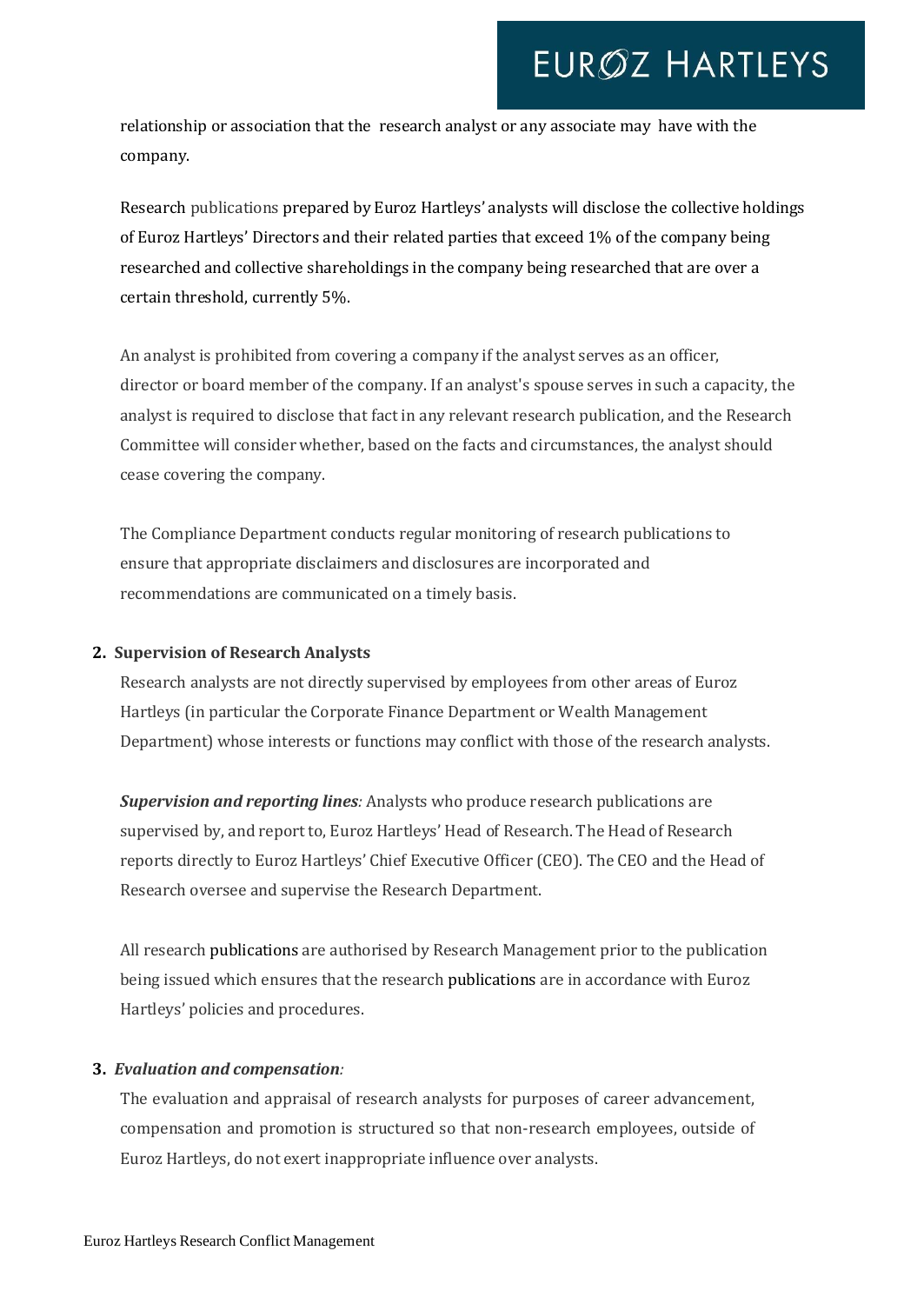The compensation of research analysts is paid in the form of market based salaries and discretionary bonuses. Bonuses are determined on the basis of a number of factors, including quality, accuracy and value of research, productivity, experience, individual reputation, and evaluations by investor clients and employees in other parts of Euroz Hartleys with whom analysts interact. They are determined by the Board, excluding members of the Research Department, in consultation with the CEO and prohibited from being directly linked to specific transactions or the profitability of particular Wealth Management desks. However, they will in part reflect the overall profitability of Euroz Hartleys' business as a whole.

#### **4. Activities of Analysts**

Euroz Hartleys restricts research analysts from performing roles that could prejudice, or appear to prejudice, the independence of their research. Analysts may be consulted by the Corporate Finance Department and the Wealth Management Department on matters such as market and industry trends, conditions and developments and the structuring, pricing and expected market reception of securities offerings or other market operations.

*Promotion of a company:* Research analysts may not be involved in direct promotional activities of a company of a relevant investment that would reasonably be construed as representing the company.

*Due diligence*: Before Euroz Hartleys' Corporate Finance Department receives a mandate for a transaction, Research Analysts may carry out preliminary due diligence and vetting of companies who may be prospective subjects of research or prospective Corporate Finance clients, or both, and may meet companies at that time for this purpose.

*Information barriers:*. Research analysts are prohibited from being provided with material or confidential non-public information regarding a company or an investment, unless the analyst is brought "behind the Chinese Wall"in accordance with Euroz Hartleys procedures and policies. This results in restrictions on the analyst's activities until the relevant non-public information has become public or stale. The Compliance Department monitors the analyst's activity accordingly.

Euroz Hartleys has implemented a Chinese Walls ("Information Barrier") system to limit the passing of information that is not generally available, is price sensitive and would have a material effect on the price of certain financial products ("Inside Information"), between the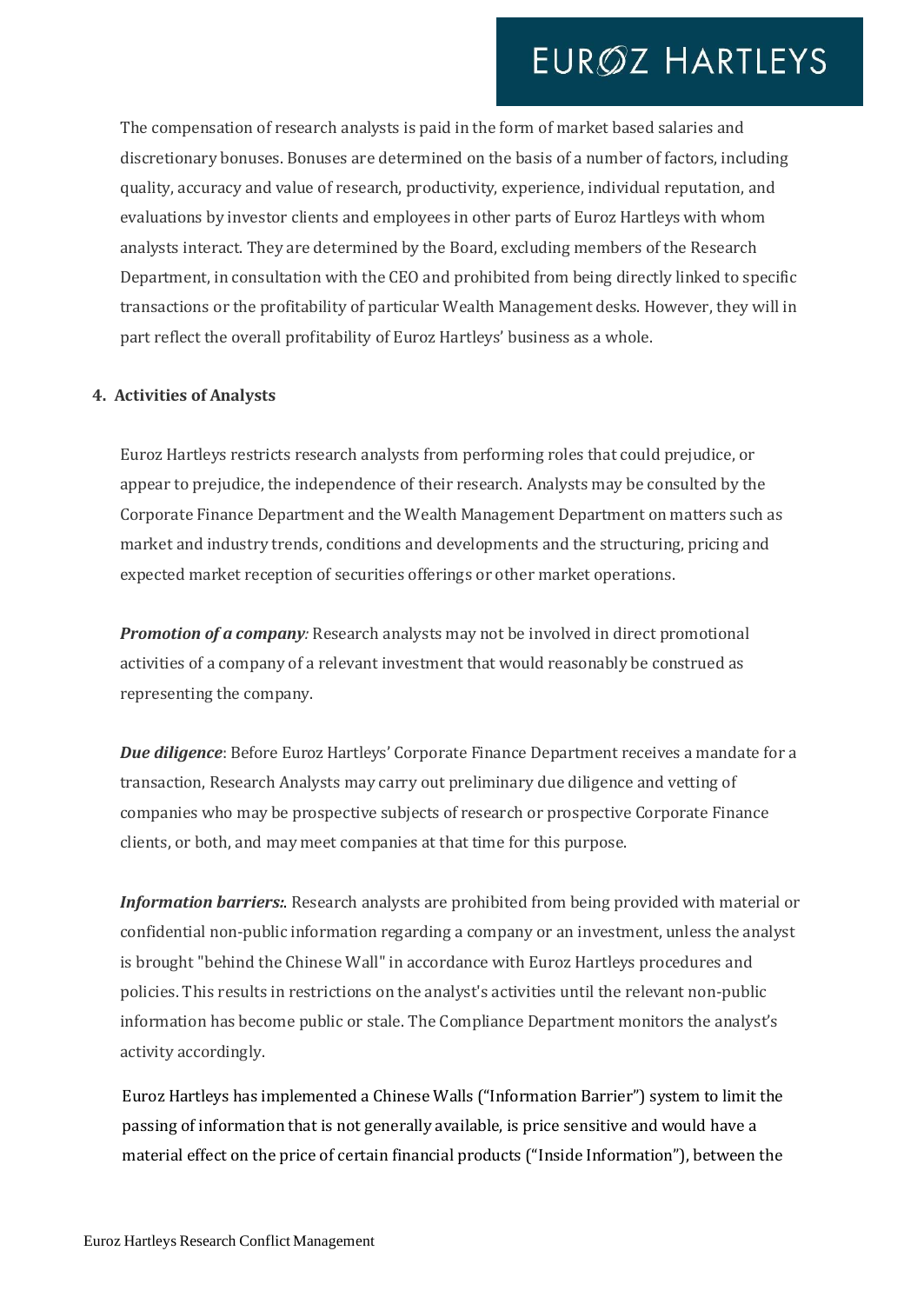Corporate Finance Department, Research Department, and the Wealth Management Department.

*Analysts' personal dealings:* Research analysts and assistants are required to obtain written approval from Research Management and the CEO prior to the execution of any dealings in financial products. The authorisation for these dealings is only valid for ten business days and any proposed dealings occurring eleven or more business days after authorisation are submitted for re-authorisation by the research analyst.

When analysts are involved in their own proprietary research, they are generally prohibited from trading for a prescribed window period, which is currently two business days either side of release of the research publication, or a recommendation change.

In addition Analysts are required to comply with Euroz Hartleys' general rules and procedures on personal account dealing, which include holding securities for a minimum prescribed period of 1 business day and conducting all personal account dealings through Euroz Hartleys.

The above also includes analysts' or their assistants' Immediate Family (spouse, de-facto and dependent children) and controlled entities.

### **5. Inducements and Inappropriate Influences**

Euroz Hartleys prohibits research analysts from soliciting or receiving any inducement in respect of their publication of research and restricts certain communications between research analysts and employees from other business areas within Euroz Hartleys that might be perceived to result in inappropriate influence on analysts' views.

*Inducements:* Euroz Hartleys policies and procedures prohibit research analysts from directly or indirectly offering favourable research to a company as consideration or inducement for the receipt of business or compensation.

*Inappropriate influences:* Euroz Hartleys has implemented policies and procedures, where appropriate, to regulate communications between Euroz Hartleys' research analysts and nonresearch employees. Analysts are physically separated from the Corporate Finance Department and the Wealth Management Department. There are security restrictions to the Research Department and the Corporate Finance Department. In addition: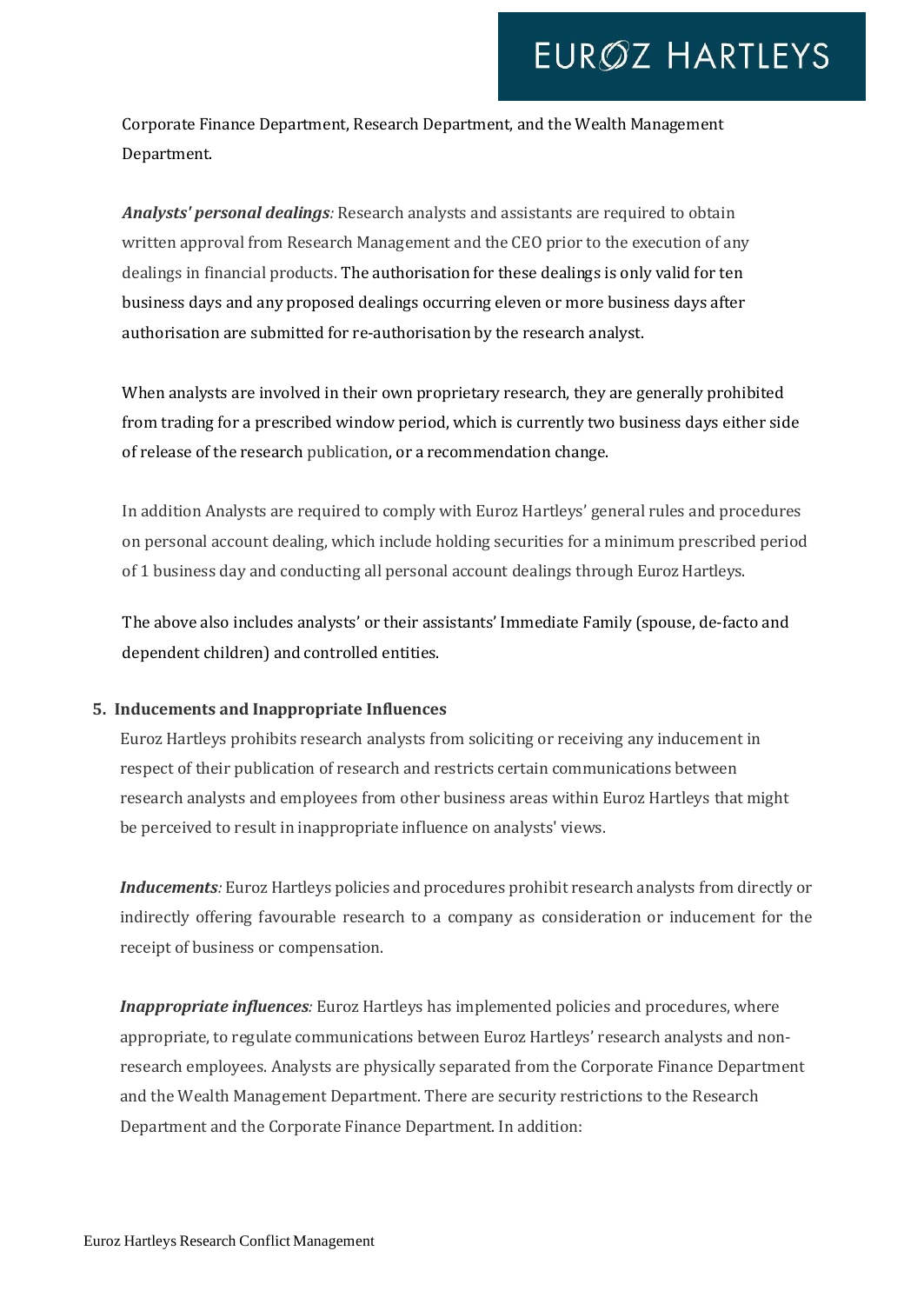- The Corporate Finance Department, Wealth Management employees, and other nonresearch employees are prohibited from attempting to influence the timing or content of an analyst's research publication, and research analysts are prohibited from disclosing to any other business area of Euroz Hartleys (other than the Compliance Department) the timing or content of a research publication prior to its release.
- Non-research employees may not direct an analyst to produce a research publication or to publish specific views and opinions in a research publication.
- Corporate Finance employees are prohibited from providing analysts with material or confidential non-public information regarding a company, unless the analyst is brought "behind the Chinese wall" in accordance with Euroz Hartleys procedures and policies.

*Coverage decisions:* Decisions to initiate, resume, suspend or discontinue research coverage of a company is made by Euroz Hartleys Research Department led by the Head of Research in conjunction with the research analyst concerned. The Head of Research is permitted to take into account input with respect to research coverage from other business areas, including the Corporate Finance Department and the Wealth Management Department.

### **Review and Comment on Research**

Euroz Hartleys policies and procedures are designed to ensure that parties with interests that may potentially conflict with those of recipients of research are not able to review or comment on research in a manner that might affect the impartiality of the research.

*Communication Processes with Companies:* Euroz Hartleys' analysts may submit sections of the research publication to the researched company to verify the accuracy of factual information and statements. The analyst supplies the company with a draft version which does not specify a research rating, valuation, investment conclusion, recommendation or price target. Should a company suggest amendments to the publication the research analyst is entitled to accept these alterations; however, copies of all original and amended research publications are maintained.

In the event of an intended change to the company's rating the analyst will notify the company of the intention to amend a rating of the company, provided that the notification occurs on the business day before Euroz Hartleys announces the rating change, but after the close of trading in the principal market of the researched company's securities.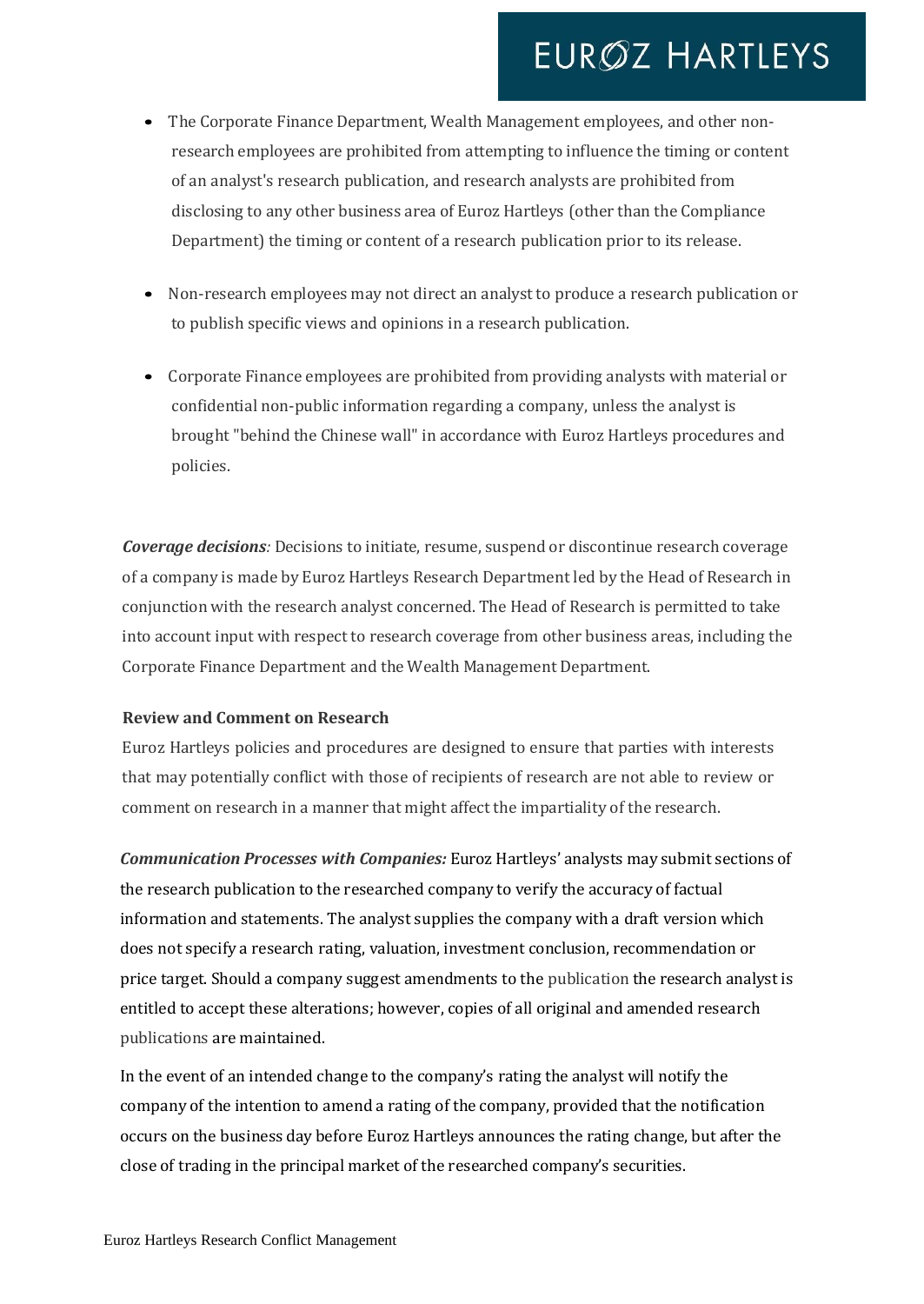*Review of research:* Prior to release, all research publications are reviewed by the Head of Research. The purpose of these reviews is to confirm compliance with Euroz Hartleys' editorial guidelines and regulatory requirements. The review also verifies that the research publications are of a high quality and integrity.

*Role of Research Committee:* The Research Committee generally oversees the strategy and effectiveness of the Research Department within Euroz Hartleys and aims to improve the quality of research content and delivery. Currently, Euroz Hartleys Research Committee consists of the Chairman of Euroz Hartleys, CEO, a Director of Euroz Hartleys, Head of Research, Research Analysts, Compliance Manager, Head of Corporate Finance, two employees from the Institutional Department and Research Assistant. Euroz Hartleys' Research Committee adopts an independent and holistic approach to the function of research, ensuring that it is not dominated by serving the needs of any one particular area of the business to the exclusion of others. This balanced approach ensures that research serves the needs and best interests of Euroz Hartleys' clients. Importantly, it adds to the long-term sustainability of the business by focusing on the long-term investment needs of Euroz Hartleys' clients.

*Retaliation:* Euroz Hartleys and non-research employees may not retaliate or threaten to retaliate against any research analyst for negative or otherwise unfavourable research that may adversely affect Euroz Hartleys' current or potential Corporate Finance relationships and current or prospective trading activities.

*Complaints:* Any complaints concerning the content of research publications should be referred to, and are dealt with by the Compliance Manager, in conjunction with the Head of Research, in accordance with the Euroz Hartleys' complaint handling procedures.

### **6. Timing and Content of Research**

Euroz Hartleys' policies and procedures are designed to ensure that decisions on the timing and content of research are not made or inappropriately influenced by persons with interests potentially conflicting with those of recipients of research and that new, material views are not selectively disclosed before broad dissemination.

The timing of the issue of a research publication is determined primarily by the analyst on the basis of events affecting the company or investment concerned, perceived investment opportunities for research clients and developments in the analyst's opinion. The Corporate Finance Department and the Wealth Management have no control over, or input into, decisions on timing of the release of individual research publications.